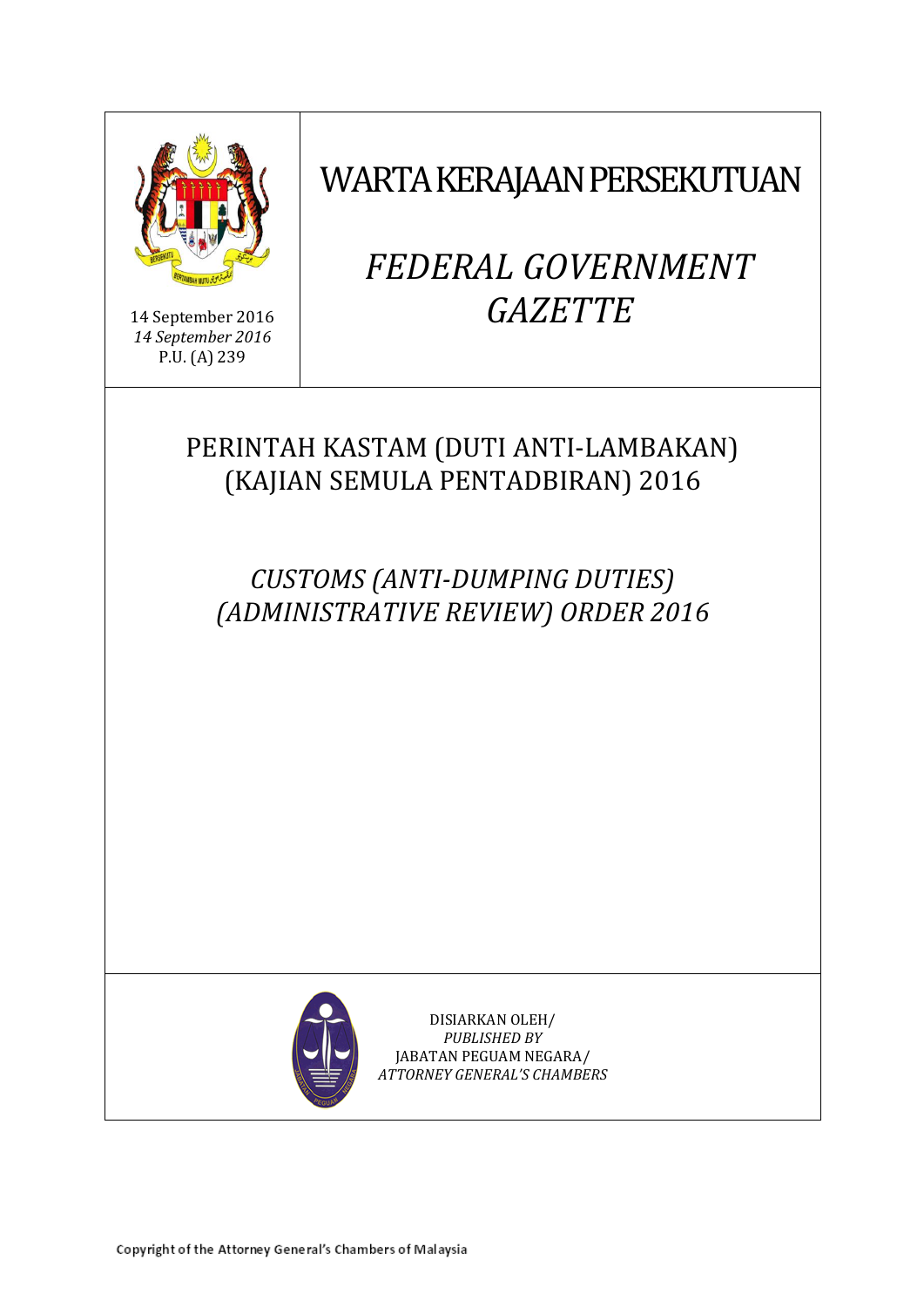# AKTA DUTI TIMBAL BALAS DAN ANTI-LAMBAKAN 1993 DAN AKTA KASTAM 1967

# PERINTAH KASTAM (DUTI ANTI-LAMBAKAN) (KAJIAN SEMULA PENTADBIRAN) 2016

PADA menjalankan kuasa yang diberikan oleh seksyen 28 Akta Duti Timbal Balas dan Anti-Lambakan 1993 [*Akta 504*] dan subseksyen 11(1) Akta Kastam 1967 [*Akta 235*], Menteri membuat perintah yang berikut:

### **Nama dan permulaan kuat kuasa**

1. (1) Perintah ini bolehlah dinamakan **Perintah Kastam (Duti Anti-Lambakan) (Kajian Semula Pentadbiran) 2016**.

(2) Perintah ini berkuat kuasa bagi tempoh mulai 14 September 2016 hingga 29 Mac 2019.

#### **Duti anti-lambakan**

2. Duti anti-lambakan hendaklah dilevi terhadap dan dibayar oleh pengimport berkenaan dengan barang-barang yang dinyatakan dalam ruang (1) dan (2) Jadual yang dieksport dari negara yang dinyatakan dalam ruang (3) ke dalam Malaysia oleh pengeksport atau pengeluar yang dinyatakan dalam ruang (4) pada kadar yang dinyatakan dalam ruang (5).

#### **Pembayaran duti anti-lambakan**

3. Duti anti-lambakan yang kena dibayar di bawah Perintah ini hendaklah dibayar secara tunai.

### **Penjenisan barang-barang**

4. (1) Penjenisan barang-barang yang dinyatakan dalam Jadual hendaklah mematuhi Rukun-Rukun Tafsiran dalam Perintah Duti Kastam 2012 [*P.U. (A) 275/2012*].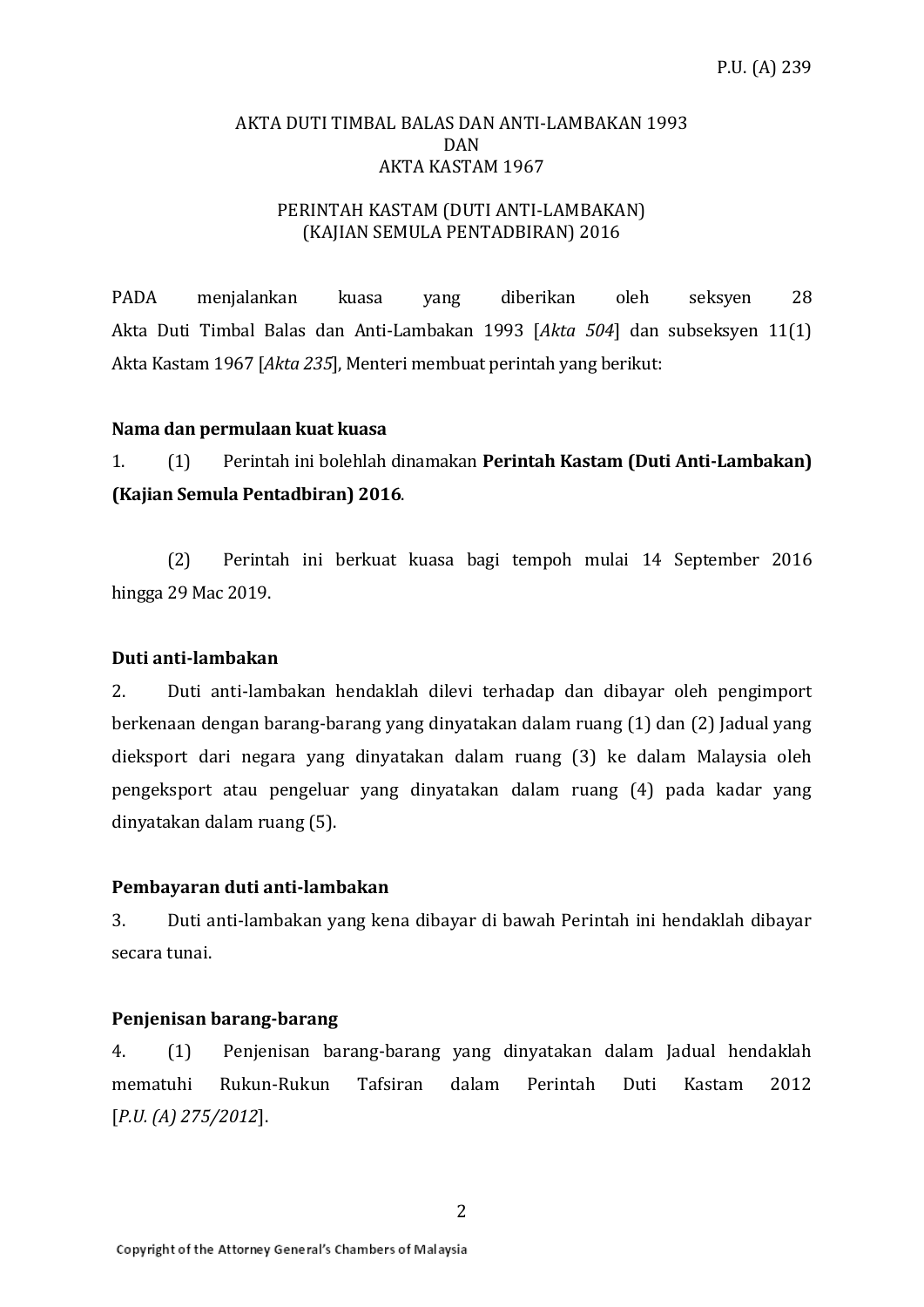(2) Nombor kepala atau subkepala yang dinyatakan dalam ruang (1) Jadual diperuntukkan bagi kemudahan rujukan dan tidak mempunyai kesan mengikat terhadap penjenisan barang-barang yang diperihalkan dalam ruang (2).

### **Kesan terhadap duti import dan cukai barang dan perkhidmatan**

5. Pengenaan duti anti-lambakan di bawah Perintah ini tidaklah menjejaskan pengenaan dan pemungutan—

- *(a)* duti import di bawah Akta Kastam 1967; dan
- *(b)* cukai barang dan perkhidmatan di bawah Akta Cukai Barang dan Perkhidmatan 2014 [*Akta 762*].

# JADUAL

# [Perenggan 2]

# DUTI ANTI-LAMBAKAN

| (1)<br>Nombor Kepala/<br>Subkepala<br>mengikut<br>Kod H.S.<br>(Kod AHTN)    | (2)<br>Perihalan<br>Barang-Barang                                                                                                        | (3)<br>Negara | (4)<br>Pengeksport/<br>Pengeluar                    | (5)<br>Kadar Duti<br><i>[Peratusan</i><br>(%) daripada<br>Nilai Kos,<br>Insurans dan<br>Tambang<br>(KIT) |
|-----------------------------------------------------------------------------|------------------------------------------------------------------------------------------------------------------------------------------|---------------|-----------------------------------------------------|----------------------------------------------------------------------------------------------------------|
| 6811.82 100<br>dan<br>6811.82 900<br>(6811.82.9010)<br>dan<br>6811.82.9090) | Cellulose fibre<br>reinforced<br>cement flat dan<br>sheets<br>pattern<br>dan<br>secara<br>khususnya<br>mengecualikan<br>external roofing | Thailand      | Mahaphant<br>Fibre-Cement Public<br>Company Limited | 19.74%                                                                                                   |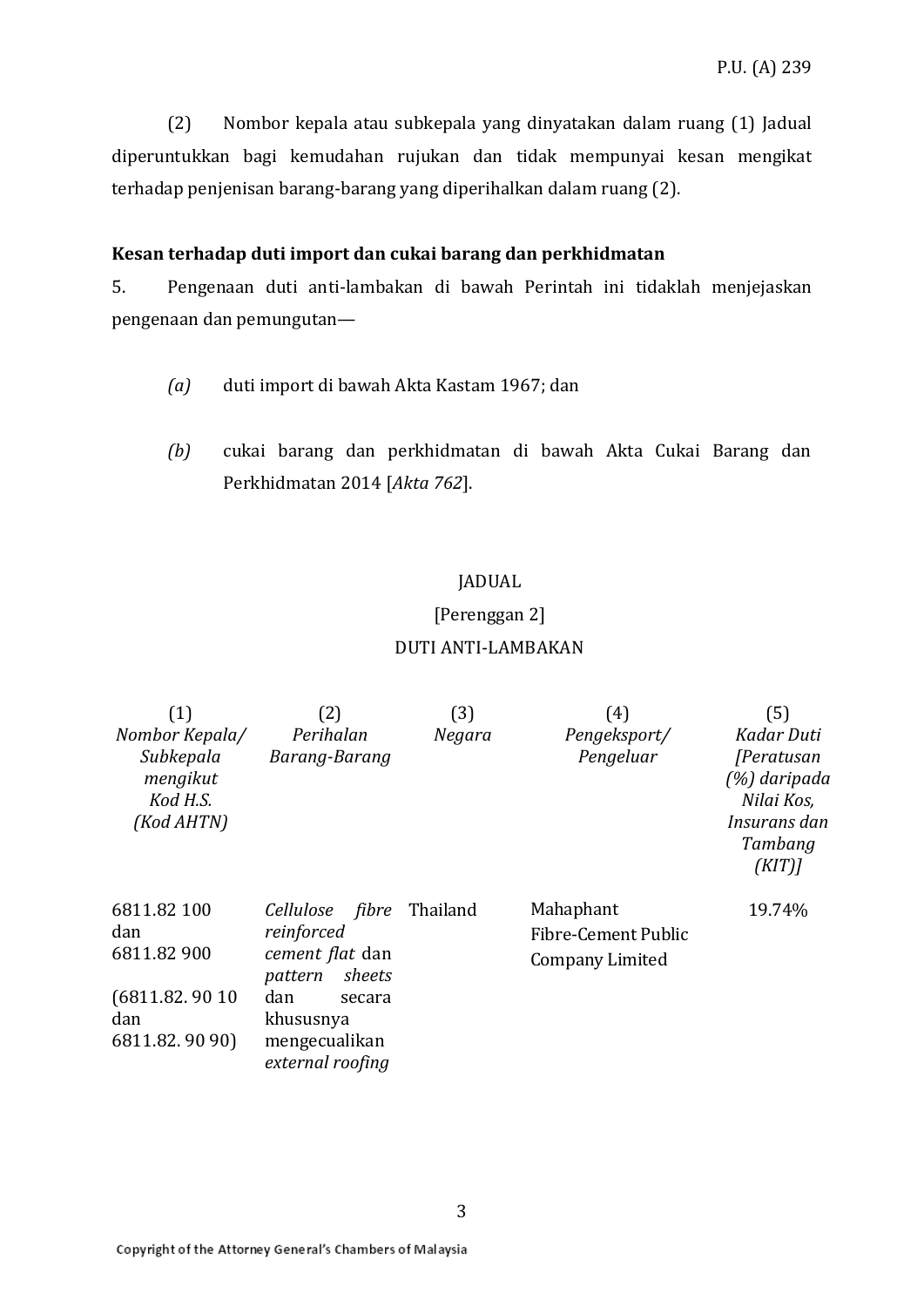# Dibuat 14 September 2016 [SULIT KE.HT(96)669/12-249 Klt.7 Sk.11; 0.9060/18(SJ.19); PN(PU2)529/XXII]

DATUK JOHARI BIN ABDUL GHANI *Menteri Kewangan Kedua*

*[Akan dibentangkan di Dewan Rakyat menurut subseksyen 11(2) Akta Kastam 1967]*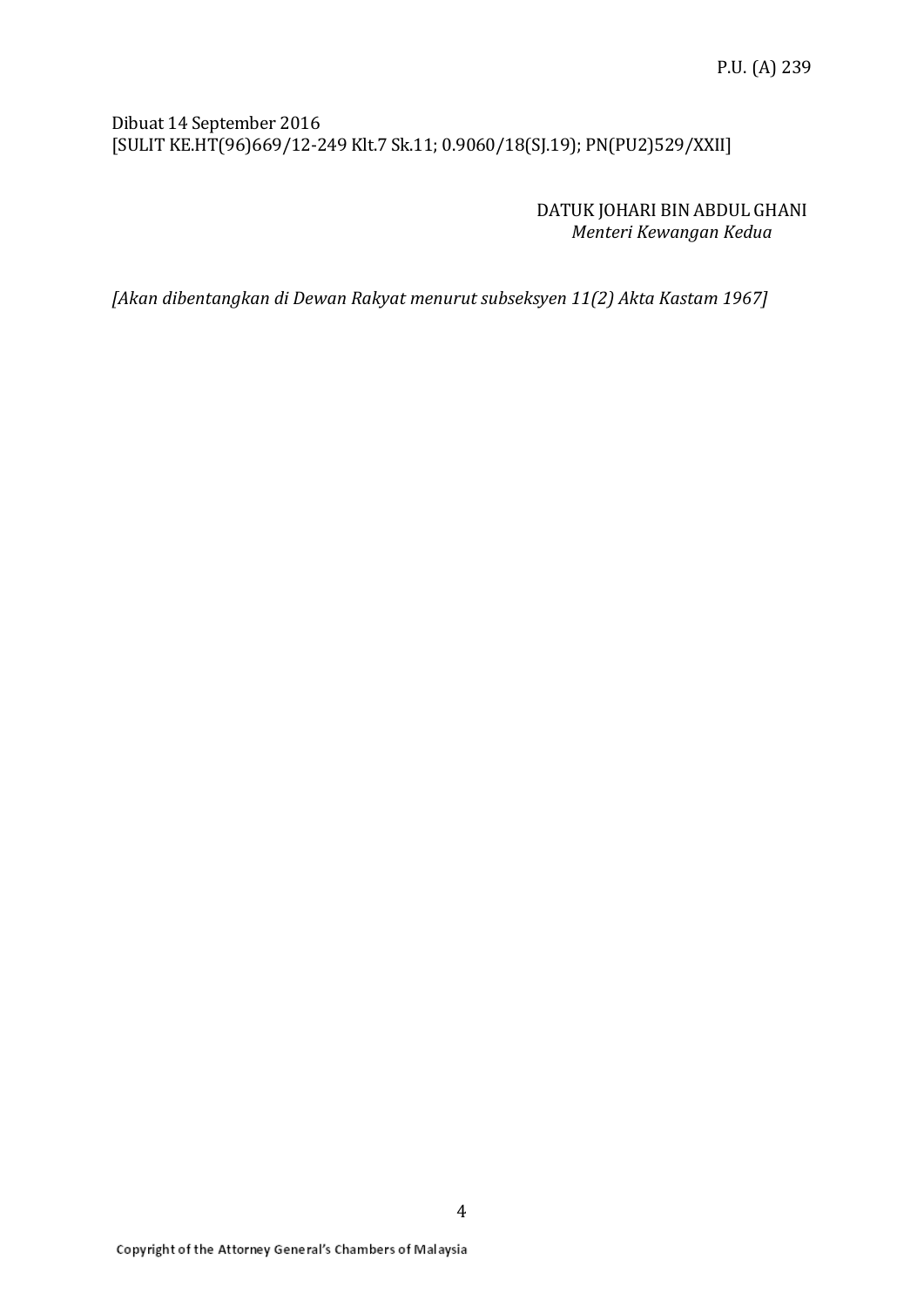# COUNTERVAILING AND ANTI-DUMPING DUTIES ACT 1993 AND CUSTOMS ACT 1967

# CUSTOMS (ANTI-DUMPING DUTIES) (ADMINISTRATIVE REVIEW) ORDER 2016

IN exercise of the powers conferred by section 28 of the Countervailing and Anti-Dumping Duties Act 1993 [*Act 504*] and subsection 11(1) of the Customs Act 1967 [*Act 235*], the Minister makes the following order:

# **Citation and commencement**

1. (1) This order may be cited as the **Customs (Anti-Dumping Duties) (Administrative Review) Order 2016**.

(2) This Order has effect for the period from 14 September 2016 to 29 March 2019.

#### **Anti-dumping duties**

2. Anti-dumping duties shall be levied on and paid by the importers in respect of the goods specified in columns (1) and (2) of the Schedule exported from the country specified in column (3) into Malaysia by the exporter or producer specified in column (4) at the rate specified in column (5).

#### **Payment of anti-dumping duties**

3. The anti-dumping duties payable under this Order shall be paid in cash.

# **Classification of goods**

4. (1) The classification of goods specified in the Schedule shall comply with the Rules of Interpretation in the Customs Duties Order 2012 [*P.U. (A) 275/2012*].

(2) The heading or subheading numbers specified in column (1) of the Schedule are provided for ease of reference and have no binding effect on the classification of goods described in column (2) of the Schedule.